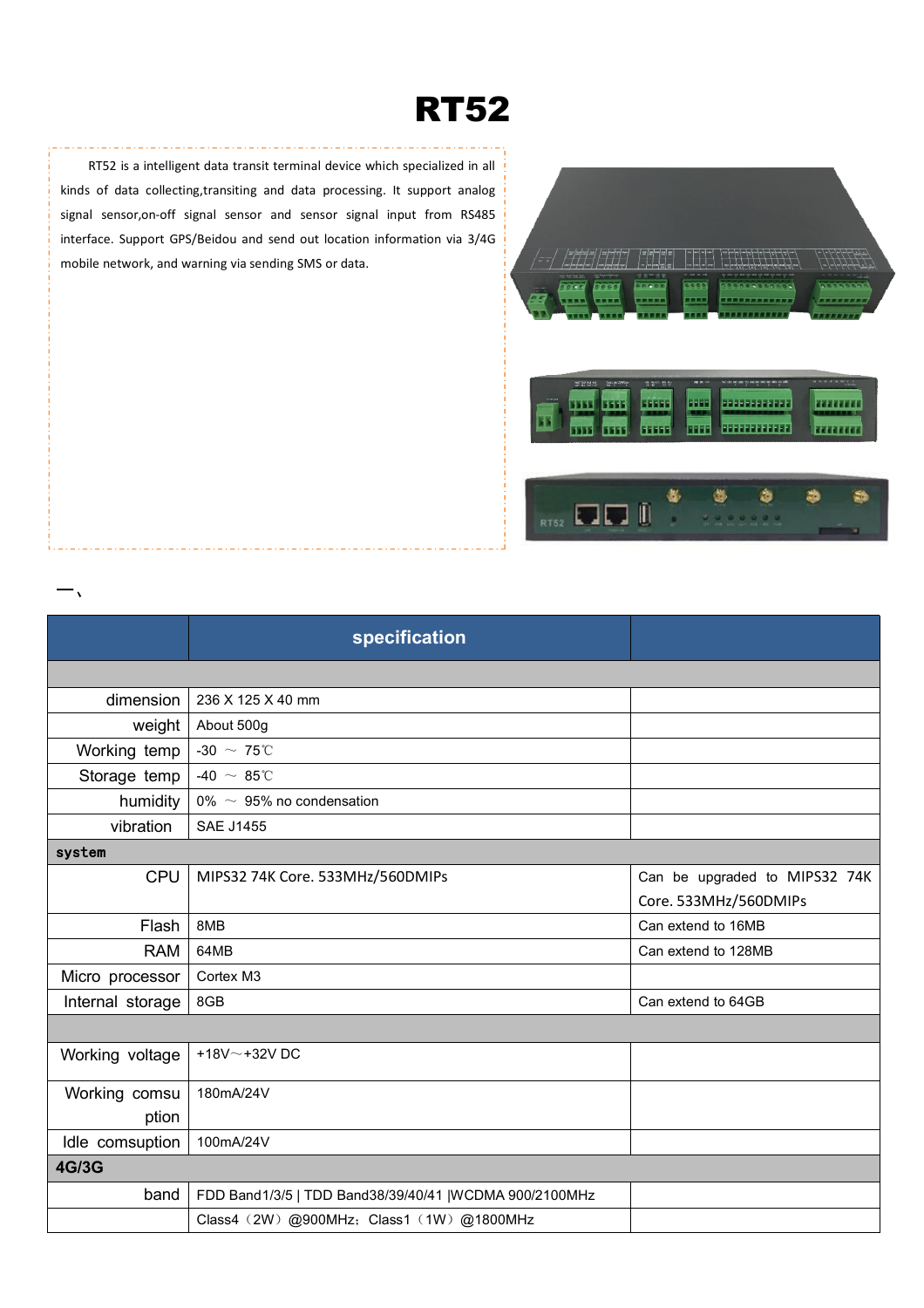| <b>GPRS</b>               | Class10                                                                                                             |                                                             |
|---------------------------|---------------------------------------------------------------------------------------------------------------------|-------------------------------------------------------------|
| protocol                  | PPP、TCP、UDP、Ping                                                                                                    |                                                             |
| gain                      | 1.4dBi@900MHz, 3dBi@1800MHz                                                                                         |                                                             |
| resisitance               | $50\Omega$                                                                                                          |                                                             |
| <b>SIM</b>                | 1.8/3V micro-SIM                                                                                                    |                                                             |
| Al                        | 12 analog signal, 12Bit                                                                                             |                                                             |
| DI dry contact            | 12 on-off signal input detecting                                                                                    |                                                             |
| DI wet contact            | 4 0-5V digital signal detecting                                                                                     |                                                             |
| relay                     | 2, Max 1A/30V DC; 0.3A/60V DC; 0.5A/125V AC                                                                         | Can be used for signal control or<br>direct current control |
| <b>WAN/LAN</b>            | 10/100M                                                                                                             |                                                             |
| LAN                       | 10/100M                                                                                                             |                                                             |
| <b>USB2.0</b>             | $\mathbf{1}$                                                                                                        |                                                             |
| 4G Main ANT               | 4G/3G                                                                                                               |                                                             |
| 4G Aux ANT                | 4G/3G                                                                                                               |                                                             |
| Wi-Fi                     | 2.4G Wi-Fi                                                                                                          |                                                             |
| GPS/BD                    | GPS /Beidou                                                                                                         |                                                             |
| <b>SIM</b>                | $\overline{1}$                                                                                                      |                                                             |
| <b>RS485</b>              | 3 XRS485                                                                                                            | Default baut rate9600                                       |
| <b>RS232</b>              | $\mathbf{1}$                                                                                                        | Default Baut rate115200                                     |
|                           |                                                                                                                     |                                                             |
| 44,0<br>18,0 13,0<br>13,0 | $13.3 -$<br>5<br>96<br>$\circledcirc$<br>S<br>24.<br>ထ<br>ᆉ<br>$\mathbf{\tilde{c}}$<br>27,<br>A、Dinrail installatin | 0                                                           |
|                           |                                                                                                                     |                                                             |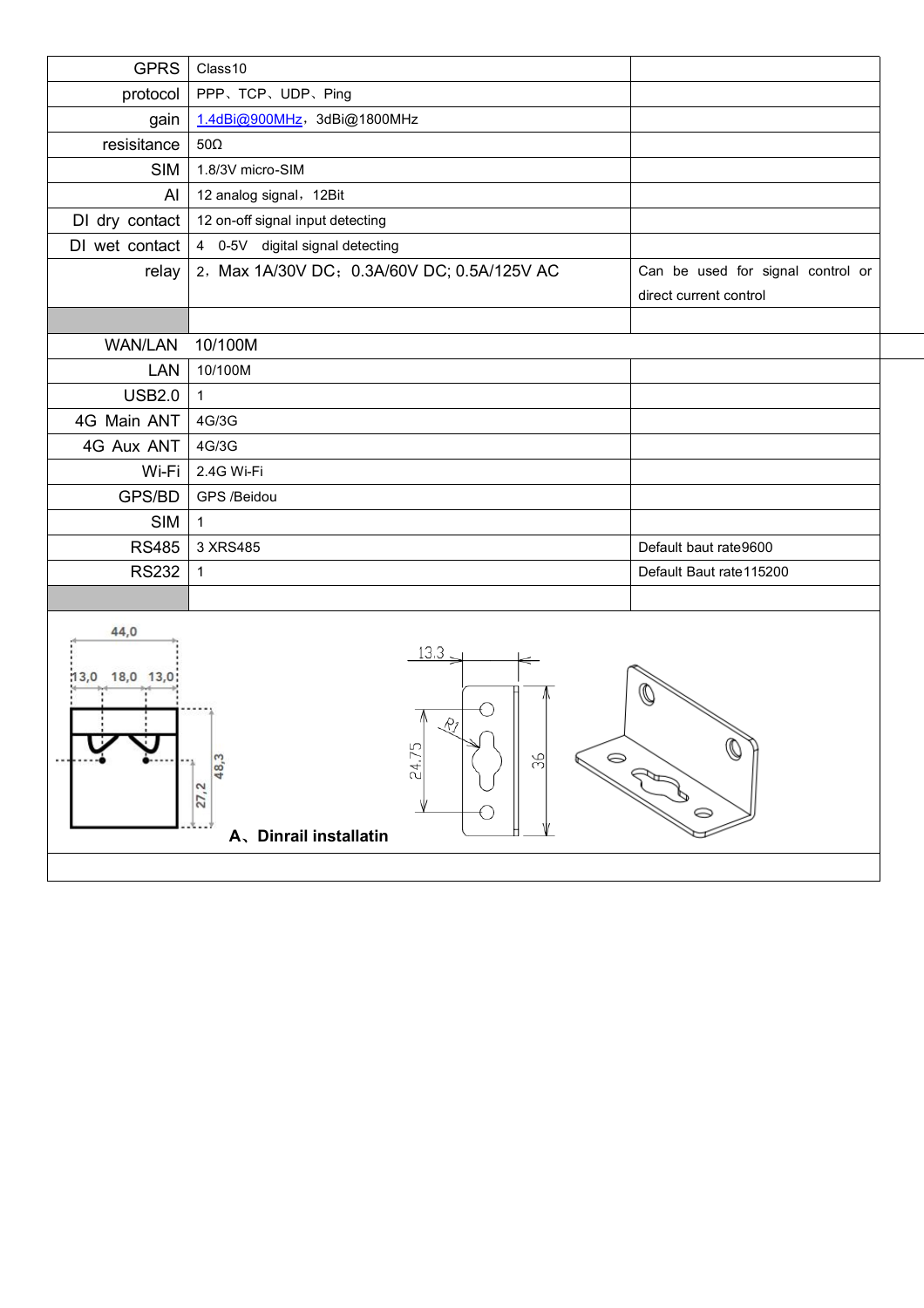## 二、

Basic characteristics

- $\triangleright$  GPRS/3G/4G
- ▶ RS485 port, support Modbus-RTU protocol, max loading 32 device.
- $\triangleright$  DI digital signal input.
- AD input: can connect external 4-20mA currency sensor or 0~+5V voltage sensor.can self-definition via software tool
- $\triangleright$  Wide voltage protection,
- $\triangleright$  built-in o'clock baterry
- $\triangleright$  configuration by Web page.
- Built-in programming function, to connection analog,on-off and data of modbus protocol sensor via serial port,and controk relay output,etc.
- **E** extendtion
	- support normal data wireless on-time transit via GPRS/WCDMA/TDD-LTE/FDD-LTE
	- $\triangleright$  support remote configuration and reset.
	- $\triangleright$  support upgrade remotely.
		- support Homtecs M2M remote management protocol
	- $\triangleright$  support MQTT protocol and send data to public cloud server
	- $\triangleright$  can extend the internal storage
	- $\triangleright$  built-in temperature sensor
	- > GPS
	- > support WIFI, can connect via WIFI or APP to check local device status.

## $\equiv$ , interface terminal



## a) power input/output

| <b>VIN=24V</b> |       | <b>VIN</b><br>24V | <b>VIN</b><br>24V | $+12V$     | $+12V$     |  | $+5V$           | Close<br>1              | <b>COM</b><br>1 | Open      |
|----------------|-------|-------------------|-------------------|------------|------------|--|-----------------|-------------------------|-----------------|-----------|
|                |       |                   |                   |            |            |  |                 |                         |                 |           |
| $V +$          | $V -$ | <b>GND</b>        | <b>GND</b>        | <b>GND</b> | <b>GND</b> |  | <b>GND</b>      | Close<br>$\overline{2}$ | <b>COM</b><br>2 | Open<br>2 |
| input18~32V    |       | output            |                   |            |            |  | Relay interface |                         |                 |           |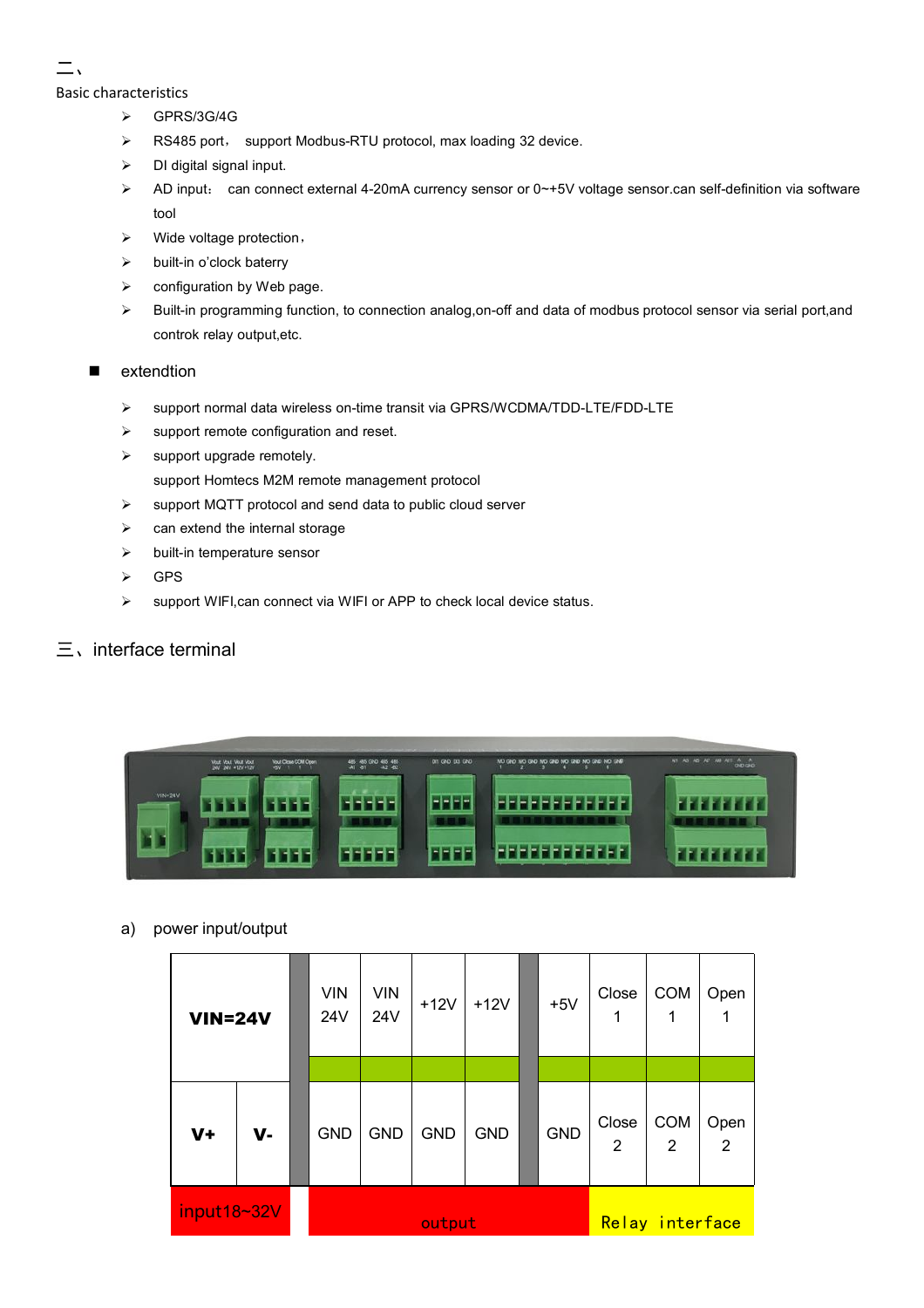| b) | RS485 |
|----|-------|
|    |       |

| 485<br>$-A1$          | 485<br>$-B1$ | <b>GND</b> | 485<br>$-A2$ | 485<br>$-B2$ |  |  |
|-----------------------|--------------|------------|--------------|--------------|--|--|
|                       |              |            |              |              |  |  |
| <b>TX</b>             | <b>RX</b>    | <b>GND</b> | 485<br>$-A3$ | 485<br>$-B3$ |  |  |
| 232 debug<br>485 down |              |            |              |              |  |  |

c) Digital signal input

| DI<br>$\mathbf{1}$   | <b>GND</b> | DI<br>3 | <b>GND</b> | N/O<br>1 | <b>GND</b> | N/O<br>$\overline{2}$        | <b>GND</b> | N/O<br>3 | GND        | N/O<br>4  | <b>GND</b> | N/O<br>5  | <b>GND</b> | N/O<br>6  | <b>GND</b> |
|----------------------|------------|---------|------------|----------|------------|------------------------------|------------|----------|------------|-----------|------------|-----------|------------|-----------|------------|
|                      |            |         |            |          |            |                              |            |          |            |           |            |           |            |           |            |
| DI<br>$\overline{2}$ | <b>GND</b> | DI<br>4 | <b>GND</b> | N/O<br>7 | <b>GND</b> | N/O<br>8                     | GND        | N/O<br>9 | <b>GND</b> | N/O<br>10 | GND        | N/O<br>11 | <b>GND</b> | N/O<br>12 | <b>GND</b> |
| 0-5Vdigi signal      |            |         |            |          |            |                              |            |          |            |           |            |           |            |           |            |
| input                |            |         |            |          |            | digital on-off signal input, |            |          |            |           |            |           |            |           |            |

 Active digital signalinput: 4 active 0-5V digital signal input, the GND of input signal and GND of system use same.



Passive digital signal input:12 passive digi signal input